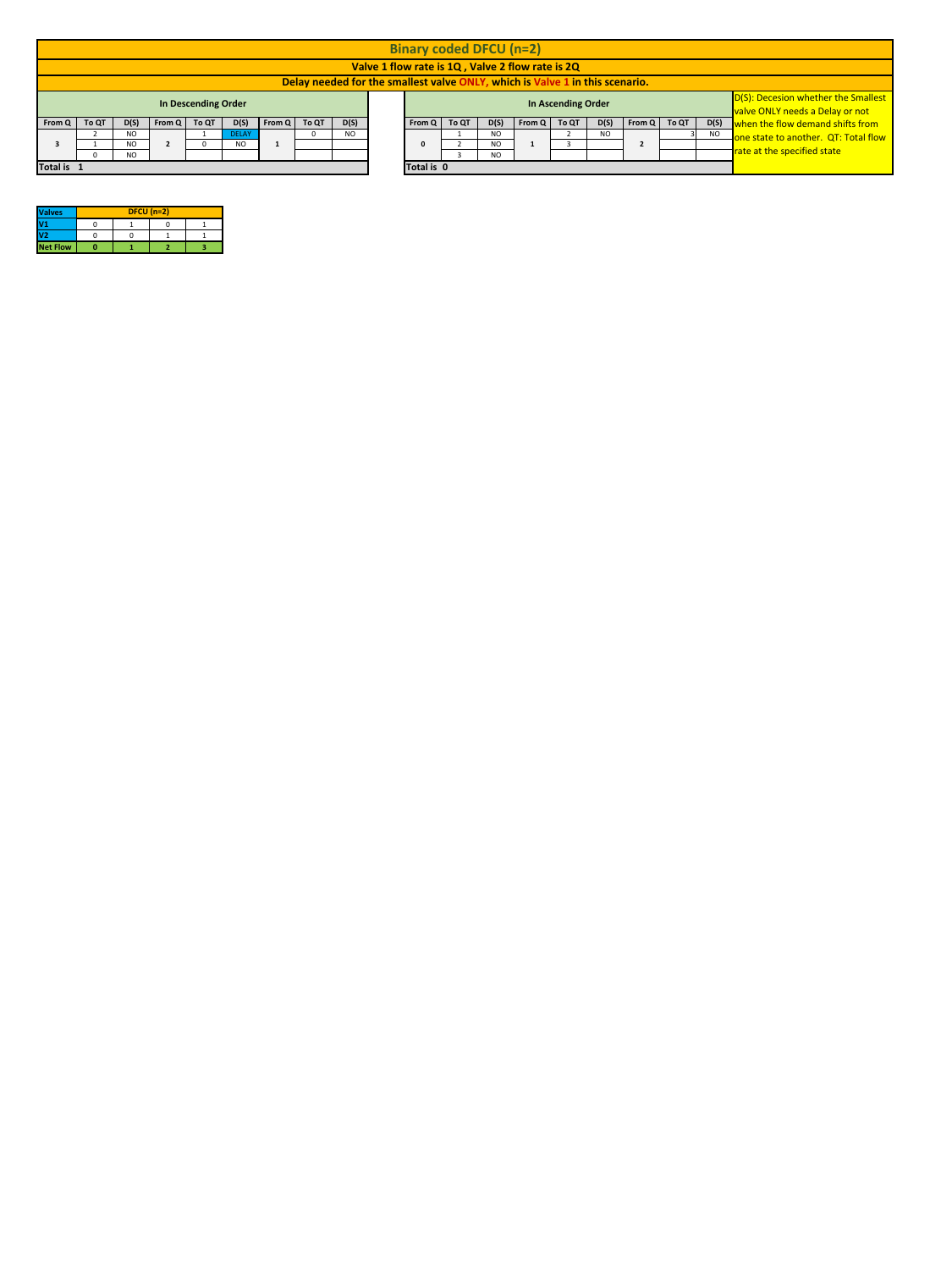|               |                                                                  |                                                                                                      |                                       |       |              |                               |       |           |         |       |                 |  | <b>Binary coded DFCU (n=3)</b> |       |           |                                                                              |           |                                       |       |              |                               |       |           |                                                                 |  |  |  |  |  |  |  |  |  |  |
|---------------|------------------------------------------------------------------|------------------------------------------------------------------------------------------------------|---------------------------------------|-------|--------------|-------------------------------|-------|-----------|---------|-------|-----------------|--|--------------------------------|-------|-----------|------------------------------------------------------------------------------|-----------|---------------------------------------|-------|--------------|-------------------------------|-------|-----------|-----------------------------------------------------------------|--|--|--|--|--|--|--|--|--|--|
|               |                                                                  |                                                                                                      |                                       |       |              |                               |       |           |         |       |                 |  |                                |       |           | Valve 1 flow rate is 1Q, Valve 2 flow rate is 2Q, Valve 3 flow rate is 4Q    |           |                                       |       |              |                               |       |           |                                                                 |  |  |  |  |  |  |  |  |  |  |
|               |                                                                  |                                                                                                      |                                       |       |              |                               |       |           |         |       |                 |  |                                |       |           | Delay needed for the smallest valve ONLY, which is Valve 1 in this scenario. |           |                                       |       |              |                               |       |           |                                                                 |  |  |  |  |  |  |  |  |  |  |
|               |                                                                  |                                                                                                      |                                       |       |              | <b>In Descending Order</b>    |       |           |         |       |                 |  |                                |       |           |                                                                              |           | In Ascending order                    |       |              |                               |       |           | D(S): Decesion whether the<br>Smallest valve ONLY needs a Delay |  |  |  |  |  |  |  |  |  |  |
| From QT       | To QT                                                            | D(S)                                                                                                 | From QT                               | To QT | D(S)         | $\vert$ From QT $\vert$       | To QT | D(S)      | From QT | To QT | D(S)            |  | From QT                        | To QT | D(S)      | From QT To QT                                                                | D(S)      | $\vert$ From QT $\vert$               | To QT | D(S)         | $\vert$ From QT $\vert$       | To QT |           | D(S) or not when the flow demand                                |  |  |  |  |  |  |  |  |  |  |
|               |                                                                  | <b>NO</b>                                                                                            |                                       |       | <b>ELAY</b>  |                               |       | <b>NO</b> |         |       | <b>DELAY</b>    |  |                                |       | <b>NO</b> |                                                                              | <b>NO</b> |                                       |       | <b>NO</b>    |                               |       | <b>NO</b> | Shifts from one state to another.                               |  |  |  |  |  |  |  |  |  |  |
|               |                                                                  | <b>NO</b>                                                                                            |                                       |       | <b>NO</b>    |                               |       | <b>NO</b> |         |       | NO <sub>1</sub> |  |                                |       | <b>NO</b> |                                                                              | <b>NO</b> |                                       |       | <b>NO</b>    |                               |       | <b>NO</b> | $-\sqrt{\text{QT: Total flow rate at the specified}}$           |  |  |  |  |  |  |  |  |  |  |
|               |                                                                  | <b>NO</b>                                                                                            |                                       |       | <b>DELAY</b> |                               |       | <b>NO</b> |         |       | <b>DELAY</b>    |  |                                |       | <b>NO</b> |                                                                              | <b>NO</b> |                                       |       | <b>DELAY</b> |                               |       | <b>NO</b> | state                                                           |  |  |  |  |  |  |  |  |  |  |
|               |                                                                  | <b>NO</b><br><b>NO</b><br><b>NO</b><br><b>NO</b><br><b>NO</b><br><b>NO</b><br><b>NO</b><br><b>NO</b> |                                       |       |              |                               |       |           |         |       |                 |  |                                |       |           |                                                                              |           |                                       |       |              |                               |       |           |                                                                 |  |  |  |  |  |  |  |  |  |  |
|               | <b>DELAY</b><br><b>NO</b><br><b>NO</b><br><b>NO</b><br><b>NO</b> |                                                                                                      |                                       |       |              |                               |       |           |         |       |                 |  |                                |       |           |                                                                              | <b>NO</b> |                                       |       |              |                               |       |           |                                                                 |  |  |  |  |  |  |  |  |  |  |
|               |                                                                  | <b>NO</b>                                                                                            |                                       |       | <b>NO</b>    |                               |       |           |         |       |                 |  |                                |       | <b>NO</b> |                                                                              | <b>NO</b> |                                       |       |              |                               |       |           |                                                                 |  |  |  |  |  |  |  |  |  |  |
|               |                                                                  | <b>NO</b>                                                                                            |                                       |       |              |                               |       |           |         |       |                 |  |                                |       | <b>NO</b> |                                                                              |           |                                       |       |              |                               |       |           |                                                                 |  |  |  |  |  |  |  |  |  |  |
| From QT To QT |                                                                  | D(S)                                                                                                 | $\blacksquare$ From QT $\blacksquare$ | To QT | D(S)         | $\vert$ From QT $\vert$ To QT |       | D(S)      | From QT | To QT | D(S)            |  | From QT To QT                  |       | D(S)      | $\blacksquare$ From QT $\blacksquare$ To QT                                  | D(S)      | $\blacksquare$ From QT $\blacksquare$ | To QT | D(S)         | $\vert$ From QT $\vert$ To QT |       | D(S)      |                                                                 |  |  |  |  |  |  |  |  |  |  |
|               |                                                                  | <b>NO</b>                                                                                            |                                       |       | <b>DELAY</b> |                               |       | <b>NO</b> |         |       |                 |  |                                |       | NO        |                                                                              | <b>NO</b> |                                       |       | NO           |                               |       |           |                                                                 |  |  |  |  |  |  |  |  |  |  |
|               | <b>NO</b><br><b>NO</b>                                           |                                                                                                      |                                       |       |              |                               |       |           |         |       |                 |  |                                |       | <b>NO</b> |                                                                              | <b>NO</b> |                                       |       |              |                               |       |           |                                                                 |  |  |  |  |  |  |  |  |  |  |
|               | <b>NO</b>                                                        |                                                                                                      |                                       |       |              |                               |       |           |         |       |                 |  |                                |       | <b>NO</b> |                                                                              |           |                                       |       |              |                               |       |           |                                                                 |  |  |  |  |  |  |  |  |  |  |
| Total is 6    |                                                                  |                                                                                                      |                                       |       |              |                               |       |           |         |       |                 |  | Total is 1                     |       |           |                                                                              |           |                                       |       |              |                               |       |           |                                                                 |  |  |  |  |  |  |  |  |  |  |

| <b>Valves</b>            | $DFCU(n=3)$ |  |  |  |  |  |  |  |  |  |  |  |  |  |
|--------------------------|-------------|--|--|--|--|--|--|--|--|--|--|--|--|--|
| $\overline{\mathsf{V1}}$ |             |  |  |  |  |  |  |  |  |  |  |  |  |  |
| V <sub>2</sub>           |             |  |  |  |  |  |  |  |  |  |  |  |  |  |
| $\bf V3$                 |             |  |  |  |  |  |  |  |  |  |  |  |  |  |
| <b>Net Flow</b>          |             |  |  |  |  |  |  |  |  |  |  |  |  |  |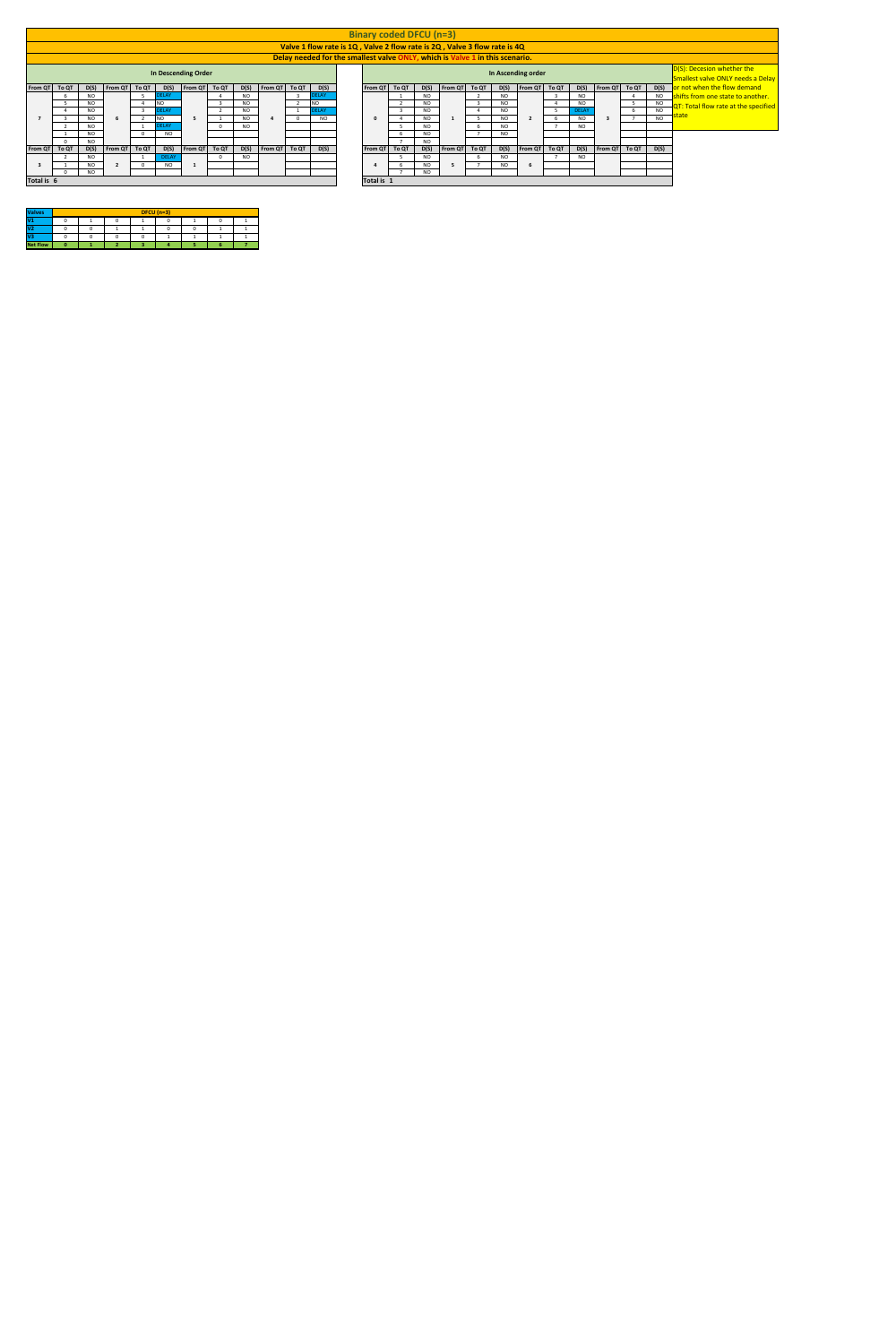|             |                                                                                                                                                                                                                                                                                           |                           |         |                                |                            |                                               |                                   |         |              |                           |   | <b>Binary coded DFCU (n=4)</b>                                                                     |                          |                        |                        |                |                        |                           |           |                                |                        |                |                        |                                                                        |
|-------------|-------------------------------------------------------------------------------------------------------------------------------------------------------------------------------------------------------------------------------------------------------------------------------------------|---------------------------|---------|--------------------------------|----------------------------|-----------------------------------------------|-----------------------------------|---------|--------------|---------------------------|---|----------------------------------------------------------------------------------------------------|--------------------------|------------------------|------------------------|----------------|------------------------|---------------------------|-----------|--------------------------------|------------------------|----------------|------------------------|------------------------------------------------------------------------|
|             |                                                                                                                                                                                                                                                                                           |                           |         |                                |                            |                                               |                                   |         |              |                           |   | Valve 1 flow rate is 1Q, Valve 2 flow rate is 2Q, Valve 3 flow rate is 4Q, Valve 4 flow rate is 8Q |                          |                        |                        |                |                        |                           |           |                                |                        |                |                        |                                                                        |
|             |                                                                                                                                                                                                                                                                                           |                           |         |                                |                            |                                               |                                   |         |              |                           |   | Delay needed for the smallest valve ONLY, which is Valve 1 in this scenario.                       |                          |                        |                        |                |                        |                           |           |                                |                        |                |                        |                                                                        |
|             |                                                                                                                                                                                                                                                                                           |                           |         |                                | <b>In Descending Order</b> |                                               |                                   |         |              |                           |   |                                                                                                    |                          |                        |                        |                |                        | In Ascending Order        |           |                                |                        |                |                        | D(S): Decesion whether the Smallest<br>valve ONLY needs a Delay or not |
| From QT     | To QT                                                                                                                                                                                                                                                                                     | D(S)                      | From QT | To QT<br>D(S)                  | From QT                    |                                               | <b>To QT</b><br>D(S)              | From QT | To QT        | D(S)                      |   | From QT                                                                                            | To QT                    | D(S)                   | <b>From QT</b>         | To QT          | D(S)                   | From QT                   | To QT     | D(S)                           | From QT                | To QT          | D(S)                   | when the flow demand shifts from                                       |
|             | 14                                                                                                                                                                                                                                                                                        | <b>NO</b>                 |         | 13<br><b>DELAY</b>             |                            |                                               | 12<br><b>NO</b>                   |         | 11           | <b>DELAY</b>              |   |                                                                                                    |                          | NO                     |                        |                | NO                     |                           |           | <b>NO</b>                      |                        | $\overline{4}$ | <b>NO</b>              | one state to another.                                                  |
|             | 13                                                                                                                                                                                                                                                                                        | <b>NO</b>                 |         | 12                             | <b>NO</b>                  |                                               | <b>NO</b><br>11                   |         | 10<br>Q      | <b>NO</b><br><b>DELAY</b> |   |                                                                                                    | 2                        | <b>NO</b>              |                        | - 3            | <b>NO</b>              |                           |           | <b>NO</b>                      |                        | 5              | <b>NO</b>              | QT: Total flow rate at the specified                                   |
|             | 12<br>11                                                                                                                                                                                                                                                                                  | <b>NO</b><br><b>NO</b>    |         | <b>DELAY</b><br>11<br>10       | <b>NO</b>                  |                                               | 10<br><b>NO</b><br>9<br><b>NO</b> |         |              |                           |   | <b>NO</b><br><b>NO</b>                                                                             |                          | - 4<br>-5              | <b>NO</b><br><b>NO</b> |                |                        | <b>DELAY</b><br><b>NO</b> |           |                                | <b>NO</b><br><b>NO</b> | state I        |                        |                                                                        |
|             |                                                                                                                                                                                                                                                                                           | <b>NO</b><br><b>DELAY</b> |         |                                | - 5                        | <b>NO</b>                                     |                                   |         | <b>NO</b>    |                           |   | <b>NO</b>                                                                                          |                          | 8                      | <b>NO</b>              |                |                        |                           |           |                                |                        |                |                        |                                                                        |
|             | 10<br>$\mathbf{q}$                                                                                                                                                                                                                                                                        | <b>NO</b><br><b>NO</b>    |         | <b>q</b><br><b>DELAY</b><br>-8 | <b>NO</b>                  | <b>NO</b><br>8<br>$\overline{7}$<br><b>NO</b> |                                   |         | 6            | <b>NO</b>                 |   | - 7                                                                                                | <b>NO</b>                |                        | 8                      | <b>NO</b>      |                        | 9                         | <b>NO</b> |                                |                        |                |                        |                                                                        |
|             | <b>NO</b>                                                                                                                                                                                                                                                                                 |                           |         |                                |                            | <b>NO</b>                                     |                                   | -8      | <b>NO</b>    |                           | 9 | <b>DELAY</b>                                                                                       |                          | 10                     | <b>NO</b>              |                |                        |                           |           |                                |                        |                |                        |                                                                        |
| 15          | <b>NO</b><br><b>DELAY</b><br><b>DELAY</b><br>6<br>13<br>12<br><b>NO</b><br><b>NO</b><br>14<br><b>NO</b><br><b>NO</b><br><b>NO</b><br>$5\overline{)}$<br>8<br>- 0                                                                                                                          |                           |         |                                |                            |                                               |                                   |         |              |                           |   |                                                                                                    |                          |                        |                        | <b>Q</b>       | <b>NO</b>              | $\overline{\phantom{a}}$  | 10        | <b>NO</b>                      |                        | 11             | <b>NO</b>              |                                                                        |
|             | <b>NO</b><br><b>DELAY</b><br><b>NO</b><br><b>NO</b><br><b>NO</b><br><b>DELAY</b><br>10<br>11<br>-4<br>9                                                                                                                                                                                   |                           |         |                                |                            |                                               |                                   |         |              |                           |   |                                                                                                    |                          |                        |                        | <b>NO</b>      |                        | 12                        | <b>NO</b> |                                |                        |                |                        |                                                                        |
|             | <b>NO</b><br><b>NO</b><br>13<br><b>NO</b><br>NO.<br>$\overline{\mathbf{3}}$<br>10<br><b>NO</b><br><b>NO</b><br>12<br>NO.<br>11<br><b>NO</b><br><b>NO</b><br><b>DELAY</b><br><b>NO</b><br>12<br><b>NO</b><br>13<br>14<br><b>NO</b><br><b>DELAY</b><br>$\overline{2}$<br>11<br><b>DELAY</b> |                           |         |                                |                            |                                               |                                   |         |              |                           |   |                                                                                                    |                          |                        |                        | <b>NO</b>      |                        |                           |           |                                |                        |                |                        |                                                                        |
|             | <b>NO</b><br><b>NO</b><br><b>NO</b><br><b>NO</b><br><b>NO</b><br>12<br><b>NO</b><br>13<br>14<br>$\mathbf{1}$<br>$\mathbf{0}$                                                                                                                                                              |                           |         |                                |                            |                                               |                                   |         |              |                           |   |                                                                                                    |                          |                        |                        |                | <b>NO</b>              |                           | 15        | <b>NO</b>                      |                        |                |                        |                                                                        |
|             |                                                                                                                                                                                                                                                                                           | <b>NO</b>                 |         | <b>DELAY</b>                   |                            |                                               | <b>NO</b><br>- 0                  |         |              |                           |   | 13                                                                                                 | <b>NO</b>                |                        | 14                     | <b>NO</b>      |                        | 15                        | <b>NO</b> |                                |                        |                |                        |                                                                        |
|             |                                                                                                                                                                                                                                                                                           | <b>NO</b>                 |         |                                | <b>NO</b>                  |                                               |                                   |         |              |                           |   |                                                                                                    | 14                       | <b>NO</b>              |                        | 15             | <b>NO</b>              |                           |           |                                |                        |                |                        |                                                                        |
|             | $\cap$                                                                                                                                                                                                                                                                                    | <b>NO</b>                 |         |                                |                            |                                               |                                   |         |              |                           |   |                                                                                                    | 15                       | <b>NO</b>              |                        |                |                        |                           |           |                                |                        |                |                        |                                                                        |
| From QT     | To QT                                                                                                                                                                                                                                                                                     | D(S)                      | From QT | To QT<br>D(S)                  | From QT                    |                                               | D(S)<br>To QT                     | From QT | $ $ To QT    | D(S)                      |   | From QT                                                                                            | To QT                    | D(S)                   | From QT                | To QT          | D(S)                   | From QT                   | To QT     | D(S)                           | From QT                | To QT          | D(S)                   |                                                                        |
|             | 10                                                                                                                                                                                                                                                                                        | <b>NO</b>                 |         | <b>DELAY</b><br>- 9            |                            |                                               | <b>NO</b><br>-8                   |         |              | <b>DELAY</b>              |   |                                                                                                    |                          | <b>NO</b>              |                        |                | <b>NO</b>              |                           |           | <b>NO</b>                      |                        |                | <b>NO</b>              |                                                                        |
|             | -9                                                                                                                                                                                                                                                                                        | <b>NO</b>                 |         |                                | <b>NO</b>                  |                                               | <b>NO</b><br>$\overline{7}$       |         |              | <b>NO</b>                 |   |                                                                                                    | 6                        | <b>NO</b>              |                        | $\overline{z}$ | <b>NO</b>              |                           | - 8       | <b>NO</b>                      |                        | <b>q</b>       | <b>NO</b>              |                                                                        |
|             | - 8                                                                                                                                                                                                                                                                                       | <b>NO</b><br><b>NO</b>    |         | <b>DELAY</b>                   | <b>NO</b>                  |                                               | <b>NO</b><br>6<br><b>NO</b><br>5  |         |              | <b>DELAY</b><br><b>NO</b> |   |                                                                                                    | 8                        | <b>NO</b><br><b>NO</b> |                        | -8<br><b>Q</b> | <b>NO</b><br><b>NO</b> |                           | - 9<br>10 | DELA <sup>®</sup><br><b>NO</b> |                        | 10<br>11       | <b>NO</b><br><b>NO</b> |                                                                        |
|             |                                                                                                                                                                                                                                                                                           | <b>NO</b>                 |         | <b>DELAY</b>                   |                            |                                               | <b>NO</b>                         |         |              | <b>DELAY</b>              |   |                                                                                                    | 9                        | <b>DELAY</b>           |                        | 10             | <b>NO</b>              |                           | 11        | <b>DELAY</b>                   |                        | 12             | <b>NO</b>              |                                                                        |
| <b>11</b>   |                                                                                                                                                                                                                                                                                           | NO                        | 10      |                                | NO                         |                                               | <b>NO</b>                         |         |              | <b>NO</b>                 |   |                                                                                                    | 10 <sup>1</sup>          | NO                     |                        | 11             | <b>NO</b>              |                           | 12        | NO.                            |                        | 13             | NO                     |                                                                        |
|             |                                                                                                                                                                                                                                                                                           | NO.                       |         | <b>DELAY</b>                   |                            |                                               | <b>NO</b><br>$\overline{2}$       |         |              | <b>DELAY</b>              |   |                                                                                                    | 11                       | <b>DELAY</b>           |                        | 12             | <b>NO</b>              |                           | 13        | <b>DELAY</b>                   |                        | 14             | <b>NO</b>              |                                                                        |
|             |                                                                                                                                                                                                                                                                                           | <b>NO</b>                 |         |                                | <b>NO</b>                  |                                               | <b>NO</b><br>$\mathbf{1}$         |         | 0            | <b>NO</b>                 |   |                                                                                                    | 12                       | <b>NO</b>              |                        | 13             | <b>NO</b>              |                           | 14        | <b>NO</b>                      |                        | 15             | <b>NO</b>              |                                                                        |
|             | ຳ                                                                                                                                                                                                                                                                                         | NO                        |         | <b>DELAY</b>                   |                            |                                               | റ<br>NO                           |         |              |                           |   |                                                                                                    | 13                       | NO                     |                        | 14             | NO                     |                           | 15        | NO.                            |                        |                |                        |                                                                        |
|             |                                                                                                                                                                                                                                                                                           | NO                        |         |                                | <b>NO</b>                  |                                               |                                   |         |              |                           |   |                                                                                                    | 14                       | <b>NO</b>              |                        | 15             | <b>NO</b>              |                           |           |                                |                        |                |                        |                                                                        |
| From QT     | To QT                                                                                                                                                                                                                                                                                     | <b>NO</b><br>D(S)         | From QT |                                | <b>From QT</b>             |                                               | D(S)<br>To QT                     | From QT | To QT        |                           |   | From QT                                                                                            | 15<br>To QT              | <b>NO</b>              | From QT                | To QT          |                        |                           | To QT     |                                | <b>From QT</b>         | To QT          |                        |                                                                        |
|             | 6                                                                                                                                                                                                                                                                                         | <b>NO</b>                 |         | D(S)<br>To QT<br><b>DELAY</b>  |                            |                                               | <b>NO</b>                         |         |              | D(S)<br><b>DELAY</b>      |   |                                                                                                    | 9                        | D(S)<br>NO             |                        | 10             | D(S)<br>NO             | <b>From QT</b>            | 11        | D(S)<br>NO.                    |                        | 12             | D(S)<br><b>NO</b>      |                                                                        |
|             |                                                                                                                                                                                                                                                                                           | <b>NO</b>                 |         |                                | NO .                       |                                               | <b>NO</b>                         |         |              | <b>NO</b>                 |   |                                                                                                    | 10                       | <b>NO</b>              |                        | 11             | <b>NO</b>              |                           | 12        | <b>NO</b>                      |                        | 13             | <b>NO</b>              |                                                                        |
|             |                                                                                                                                                                                                                                                                                           | <b>NO</b>                 |         | <b>DELAY</b>                   |                            |                                               | <b>NO</b>                         |         |              | <b>DELAY</b>              |   |                                                                                                    | 11                       | <b>NO</b>              |                        | 12             | <b>NO</b>              |                           | 13        |                                |                        | 14             | <b>NO</b>              |                                                                        |
|             |                                                                                                                                                                                                                                                                                           | <b>NO</b>                 |         |                                | <b>NO</b>                  |                                               | <b>NO</b><br>$\mathbf{1}$         |         | $\mathbf{0}$ | <b>NO</b>                 |   |                                                                                                    | 12                       | <b>NO</b>              |                        | 13             | <b>NO</b>              | 10                        | 14        | NO                             | 11                     | 15             | <b>NO</b>              |                                                                        |
|             |                                                                                                                                                                                                                                                                                           | <b>NO</b>                 |         | <b>DELAY</b>                   |                            |                                               | <b>NO</b><br>$\Omega$             |         |              |                           |   |                                                                                                    | 13                       | <b>NO</b>              |                        | 14             | NO                     |                           | 15        | NO                             |                        |                |                        |                                                                        |
|             |                                                                                                                                                                                                                                                                                           | <b>NO</b>                 |         |                                | NO.                        |                                               |                                   |         |              |                           |   |                                                                                                    | 14                       | <b>NO</b>              |                        |                | NO                     |                           |           |                                |                        |                |                        |                                                                        |
| From QT     | റ<br>To QT                                                                                                                                                                                                                                                                                | <b>NO</b><br>D(S)         | From QT | To QT                          |                            |                                               | To QT<br>D(S)                     | From QT | To QT        | D(S)                      |   | <b>From QT</b>                                                                                     | 15 <sub>1</sub><br>To QT | <b>NO</b>              | From QT                | To QT          |                        | <b>From QT</b>            | To QT     |                                | From QT                | To QT          |                        |                                                                        |
|             | D(S)<br><b>From QT</b><br><b>NO</b><br><b>NO</b><br>DELAY                                                                                                                                                                                                                                 |                           |         |                                |                            |                                               |                                   |         |              |                           |   |                                                                                                    | 13                       | D(S)<br>NO             |                        | 14             | D(S)<br>NO             |                           | 15        | D(S)<br>NO.                    |                        |                | D(S)                   |                                                                        |
| - 3         |                                                                                                                                                                                                                                                                                           | <b>NO</b>                 |         |                                | NO .                       |                                               |                                   |         |              |                           |   | 12                                                                                                 | 14                       | NO                     | 13                     | 15             | <b>NO</b>              | 14                        |           |                                |                        |                |                        |                                                                        |
|             |                                                                                                                                                                                                                                                                                           | <b>NO</b>                 |         |                                |                            |                                               |                                   |         |              |                           |   |                                                                                                    | 15                       | <b>NO</b>              |                        |                |                        |                           |           |                                |                        |                |                        |                                                                        |
| Total is 28 |                                                                                                                                                                                                                                                                                           |                           |         |                                |                            |                                               |                                   |         |              |                           |   | Total is                                                                                           | 9                        |                        |                        |                |                        |                           |           |                                |                        |                |                        |                                                                        |
|             |                                                                                                                                                                                                                                                                                           |                           |         |                                |                            |                                               |                                   |         |              |                           |   |                                                                                                    |                          |                        |                        |                |                        |                           |           |                                |                        |                |                        |                                                                        |

| <b>Valves</b> |  |  |  |  | <b>DFCU (n=4) Combiations</b> |  |  |  |  |
|---------------|--|--|--|--|-------------------------------|--|--|--|--|
|               |  |  |  |  |                               |  |  |  |  |
|               |  |  |  |  |                               |  |  |  |  |
|               |  |  |  |  |                               |  |  |  |  |
|               |  |  |  |  |                               |  |  |  |  |

**Net Flow 0 1 2 3 4 5 6 7 8 9 10 11 12 13 14 15**